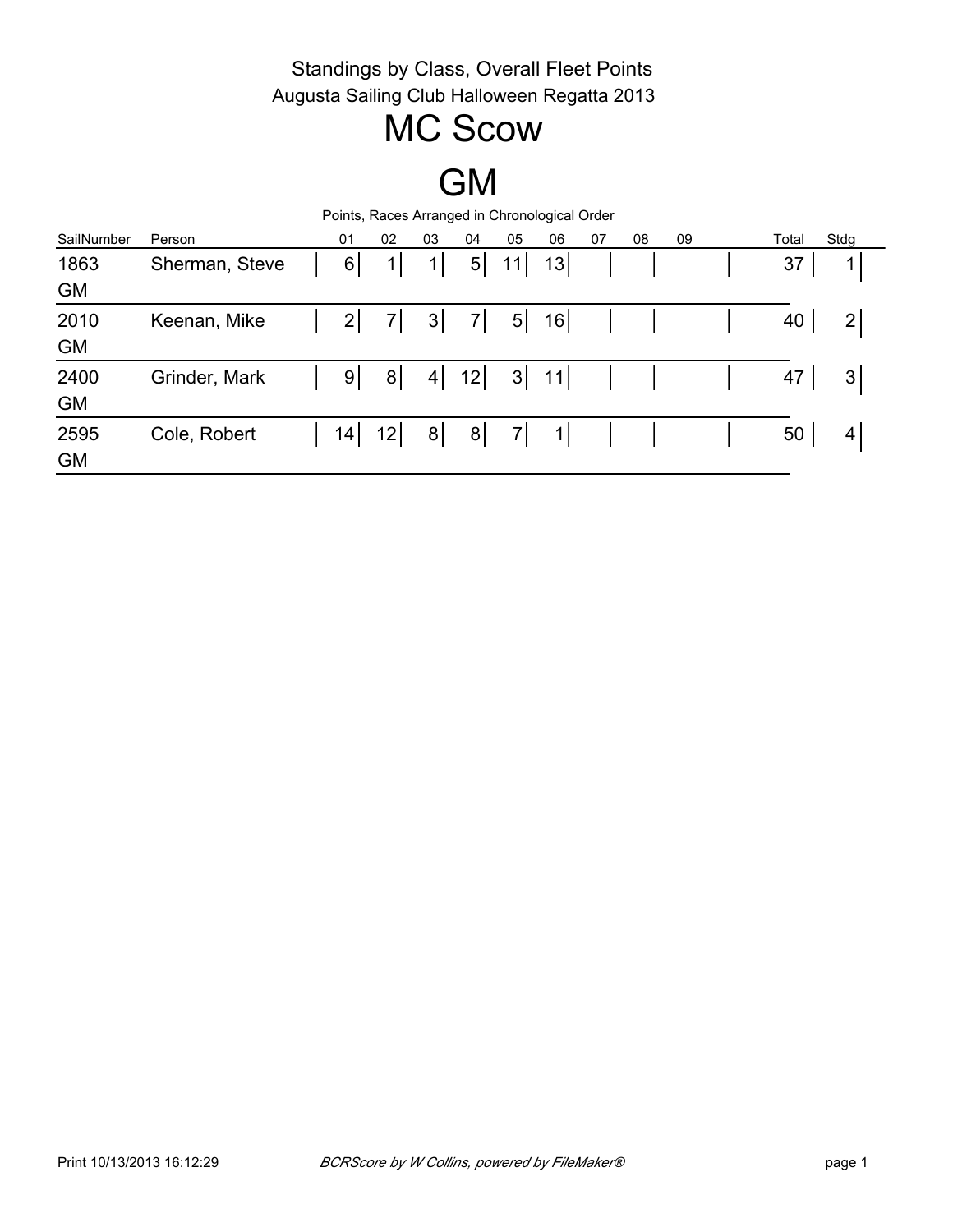# MC Scow

#### M

| Points, Races Arranged in Chronological Order |                 |                 |    |                |                |                |                  |    |    |    |  |       |                 |
|-----------------------------------------------|-----------------|-----------------|----|----------------|----------------|----------------|------------------|----|----|----|--|-------|-----------------|
| SailNumber                                    | Person          | 01              | 02 | 03             | 04             | 05             | 06               | 07 | 08 | 09 |  | Total | Stdg            |
| 222<br>M                                      | Baerwitz, Ron   | $\vert 4 \vert$ | 11 | 5 <sub>l</sub> | 4 <sup>1</sup> | $\overline{4}$ | $\mathbf{2}$     |    |    |    |  | 30    | 1               |
| 2067<br>M                                     | Stadele, Kurt   | 5 <sup>1</sup>  | 2  | $\overline{7}$ | 9 <sup>1</sup> | 8 <sup>1</sup> | 3 <sup>1</sup>   |    |    |    |  | 34    | 2               |
| 2543<br>M                                     | Helmick, David  | 11              | 15 | 13             | 1              | $\overline{2}$ | $\overline{7}$   |    |    |    |  | 49    | 3               |
| 1702<br>M                                     | Stamper, monte  | 16              | 14 | 19             | 16             | 16             | 17               |    |    |    |  | 98    | $6 \mid$        |
| 2557<br>M                                     | Brooks, Chris   | 21              | 18 | 11             | 11             | 14             | 28<br><b>DNS</b> |    |    |    |  | 103   | 7               |
| 2157<br>M                                     | Buckley, lan    | 19              | 20 | 20             | 21             | 25             | 14               |    |    |    |  | 119   | 8 <sup>1</sup>  |
| 1962<br>M                                     | Cathey, Russell | 23              | 19 | 22             | 20             | 19             | 20               |    |    |    |  | 123   | 9 <sup>1</sup>  |
| 1448<br>M                                     | Briggs, Keven   | 26              | 23 | 24             | 25             | 22             | 21               |    |    |    |  | 141   | 10 <sup>1</sup> |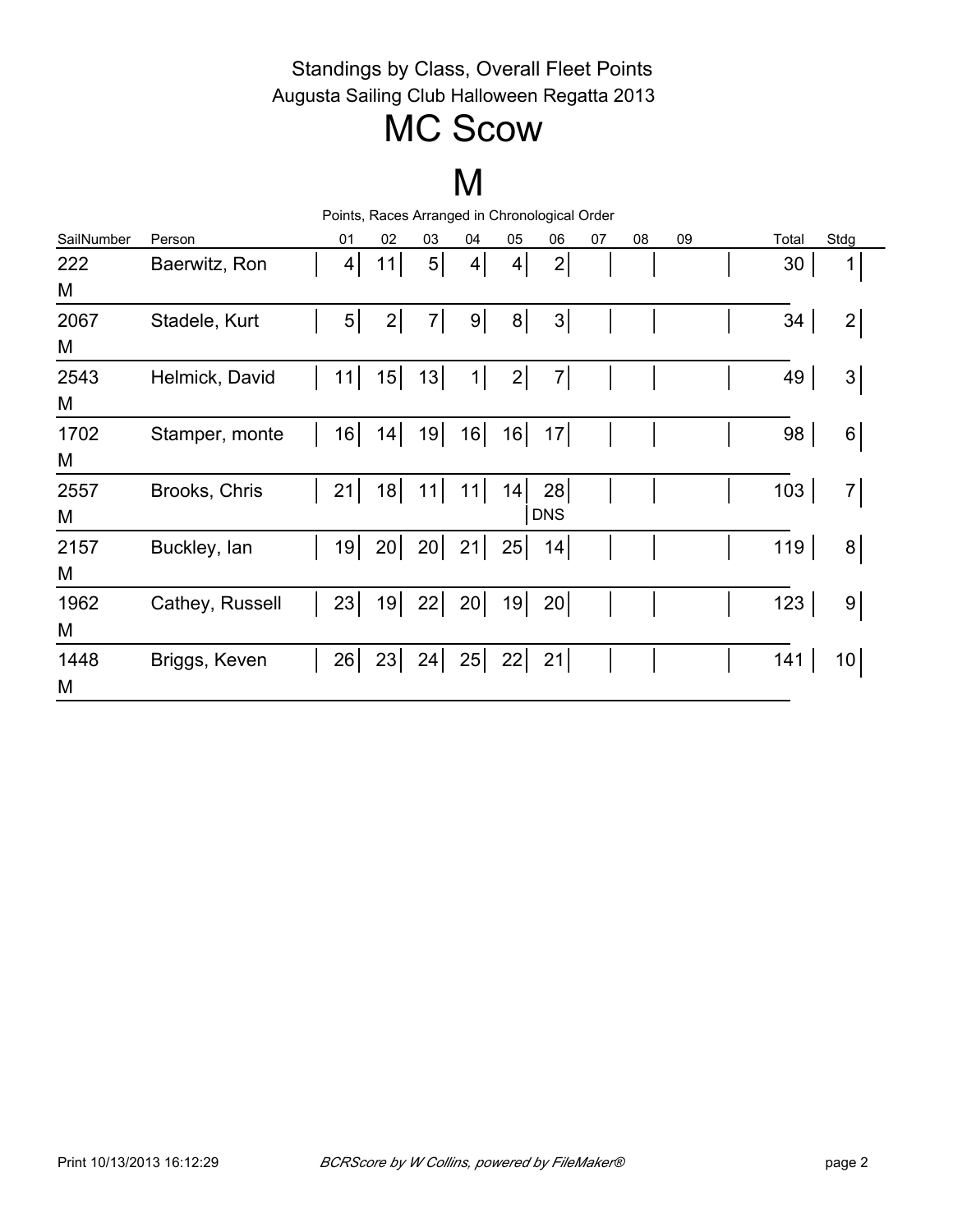## MC Scow

### MM

Points, Races Arranged in Chronological Order

| SailNumber | Person          | 01                                         | 02 | 03              | 04             | 05 | 06  | 07 | 08 | 09 | Total | Stdg |
|------------|-----------------|--------------------------------------------|----|-----------------|----------------|----|-----|----|----|----|-------|------|
| 2047<br>MM | Pontious, Frank | 12                                         | 22 | 10 <sup>1</sup> | 2 <sub>1</sub> | 20 | 15  |    |    |    | 81    | 4    |
| 2460<br>MM | Miller, Bob     | 17                                         | 6  | 16              | 18             | 21 | 9   |    |    |    | 87    | 5    |
| 1810<br>МM | Aschaffenburg,  | 28 <sub>1</sub><br>DNS DNS DNS DNS DNS DNS | 28 | 28              | 28             | 28 | 281 |    |    |    | 168   | 11   |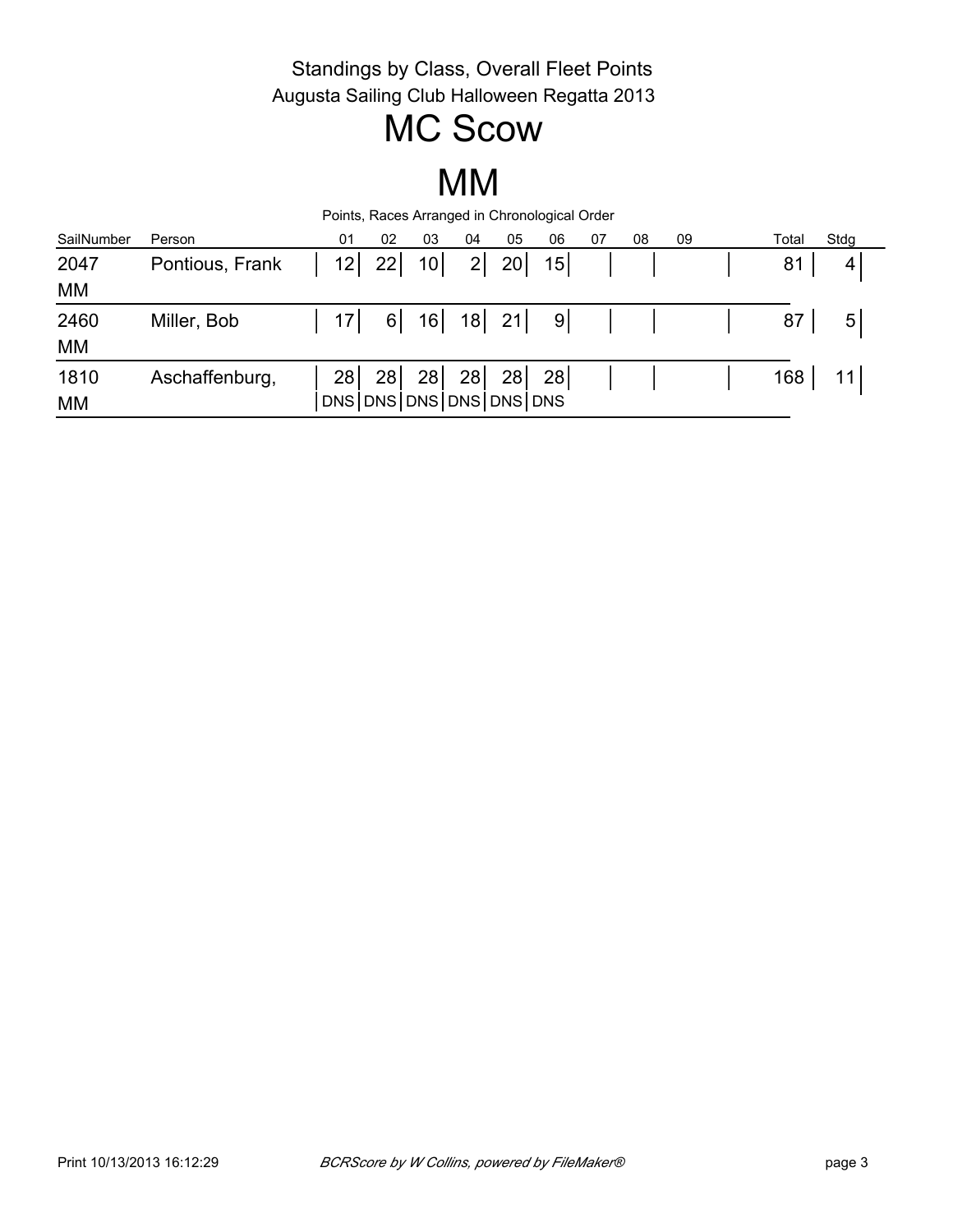## MC Scow

#### $\mathbf{U}$

| Points, Races Arranged in Chronological Order |                 |                 |                |          |                 |                   |                  |    |    |    |  |       |                 |
|-----------------------------------------------|-----------------|-----------------|----------------|----------|-----------------|-------------------|------------------|----|----|----|--|-------|-----------------|
| SailNumber                                    | Person          | 01              | 02             | 03       | 04              | 05                | 06               | 07 | 08 | 09 |  | Total | Stdg            |
| 2188<br>U                                     | Moring, David   | 1               | 9              | $2\vert$ | 3 <sup>1</sup>  | 1                 | 5 <sup>1</sup>   |    |    |    |  | 21    | $\mathbf 1$     |
| 1341<br>U                                     | Cyrul, Chris    | 7               | 3 <sup>1</sup> | 9        | 14              | 6 <sup>1</sup>    | 4                |    |    |    |  | 43    | $\overline{2}$  |
| 341<br>U                                      | Few, Jonathan   | 3 <sup>2</sup>  | 16             | $6 \mid$ | 13              | 23                | 6 <sup>1</sup>   |    |    |    |  | 67    | $3\vert$        |
| 1024<br>U                                     | Tillema, Scott  | 13              | 17             | 21       | $6 \mid$        | 10 <sub>l</sub>   | 8 <sup>1</sup>   |    |    |    |  | 75    | 4               |
| 2331<br>U                                     | Eaton, Craig    | 18              | 13             | 17       | 15              | 9                 | 10               |    |    |    |  | 82    | 5               |
| 2046<br>U                                     | Landers, Josh   | 10 <sup>1</sup> | 10             | 14       | 19              | 12                | 18               |    |    |    |  | 83    | 6               |
| 9<br>U                                        | Bordes, Jean-   | 15              | 4              | 15       | 10 <sup>1</sup> | 13                | 28<br><b>DNS</b> |    |    |    |  | 85    | 8               |
| 2487<br>U                                     | Klein, Barry    | 22              | 24             | 18       | 24              | 24                | 19               |    |    |    |  | 131   | 9               |
| 2369<br>U                                     | Schulze, Stefan | 20              | 21             | 12       | 28              | 28<br>DNS DNS DNS | 28               |    |    |    |  | 137   | 10 <sup>1</sup> |
| 2568<br>U                                     | Annis, Justin   | 24              | 28<br>DNS DNS  | 28       | 17              | 17                | 28<br><b>DNS</b> |    |    |    |  | 142   | 11              |
| 1800<br>U                                     | Slater, Brian   | 25              | 28<br>DNS DNS  | 28       | 23              | 18                | 28<br><b>DNS</b> |    |    |    |  | 150   | $12 \mid$       |

Points, Races Arranged in Chronological Order